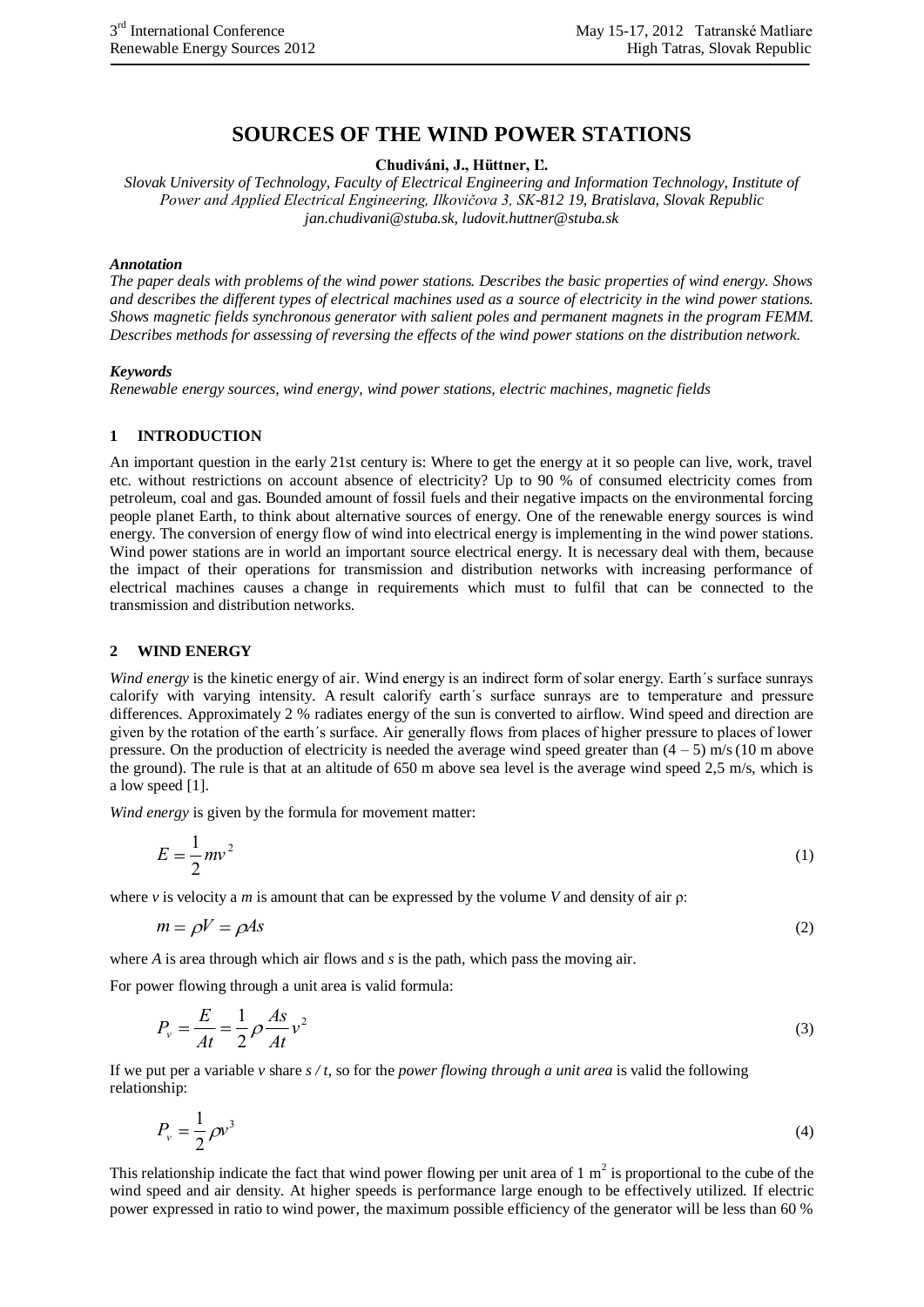(only in theory, in practice about 45 %) [1].

### **3 SOURCES OF THE WIND POWER STATIONS**

Electricity in the wind power stations is produced in the electric generator. The rotational force propeller is transmitted via the driving mechanism to the electric generator. The propeller the wind power station is rotating variable speeds (variable air velocity) and therefore electric power is not constant value. Currently, is the requirement to use a source of electricity that can produce a constant voltage with constant frequency at variable speed.

Sources of electricity used in the wind power stations can be divided according *to the drive*:

- *sources with direct drive* (don´t have gearbox),
- *sources with indirect drive* (have gearbox).

### **4 SOURCES OF THE WIND POWER STATIONS WITH DIRECT DRIVE**

#### **4.1Multi pole synchronous generator driven directly by the turbine**

As a source of the wind power station with direct drive is used synchronous generator with a large number of poles excited actuating current or synchronous generator excited by permanent magnets (Fig. 1).



Fig. 1 Multi pole synchronous generator driven directly by the turbine

1 – multi pole synchronous generator, 2 – rectifier excitation, 3 – frequency converter, 4 – rectifier, 5 – inverter, 6 – control inverter, 7 – main power switch, 8 – transformer 0,69/vn, 9 – power switch high voltage (network), 10 – control turbine, 11 – swivelling leaves, 12 – brake, 13 – gripping the rotor

This source is designed so that there is no gearbox and the wind turbine direct driven source variable speed. According to the speed has a induced voltage generator variable frequency and therefore between the network and the generator is inserted frequency converter. Multi pole synchronous generator and frequency converter are large and heavy construction. Nevertheless is loading the gondolas smaller than that of the induction generator with squirrel cage and induction generator fed into the rotor, which have a gearbox. Whole the mast and the gondola are less robust construction and therefore costs are lower.

The basis machine room is a rigid frame on which is the main shaft. On the main shaft is placed a disc brake and at the end of the shaft is located a head propeller. The sheets propeller are mounted in a steel the root with helmet which allows her swivelling around longitudinal axes. In the root of each sheet is located swivelling arm which ensuring the accurate setting angle sheet control device. The shaft rotates directly multi pole synchronous generator because this source does not have the gearbox. Hydraulic unit powered the brake and device for control for the wind motor rotation sheets. The generator is placed in front of the machine room just behind the head propeller. Horizontal shooting propeller to the wind direction is achieved by swivelling machine room with two gearbox located on the frame of the machine room. These two gearbox are driven by electric motors. Pinions two gearbox working with swivelling wheel mounted on top of the mast. Swivelling is controlled by wind electronic winker and controller also protects input the cable into machine room in front of twist.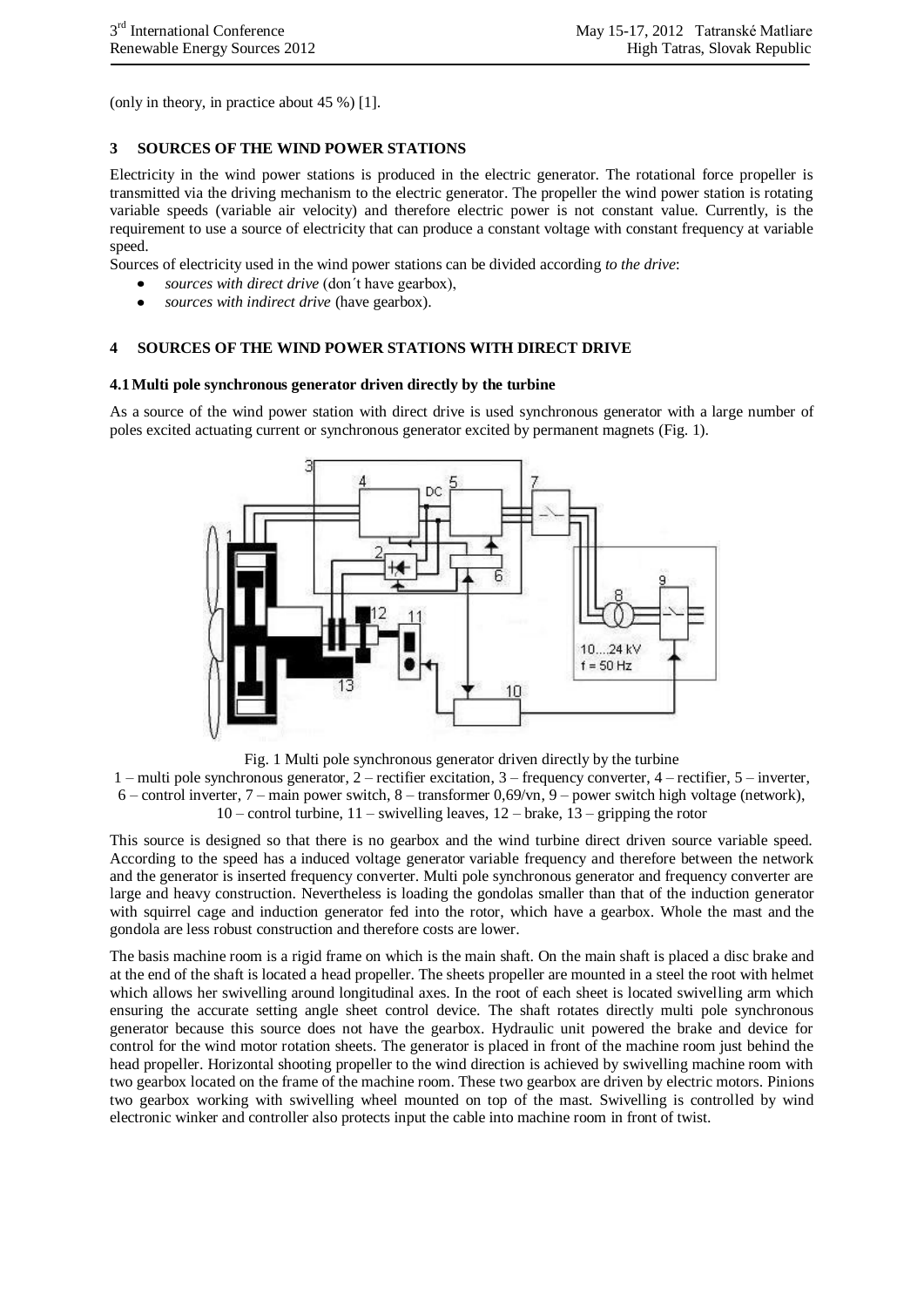### **5 SOURCES OF THE WIND POWER STATIONS WITH INDIRECT DRIVE**

### **5.1 Induction generator with squirrel cage**

On Fig. 2 is shows three phase induction generator with slip rings wound rotor or with squirrel cage rotor which is connection to a network and produces electricity in excess of synchronous speed rotor.



Fig. 2 Induction generator with squirrel cage

 $1$  – gripping the rotor,  $2$  – gearbox,  $3$  – brake,  $4$  – induction generator,  $5$  – power switch generator,  $6$  – main power switch, 7 – rectifier excitation, 8 – power switch high voltage (network), 9 – transformer 0,69/vn, 10 – starting motor,  $11$  – control turbine

These machines operate with a small negative slip within a few percentage, so the operation is bound to constant speed. The wind turbine regulate the speed of the generator via a gearbox in excess of synchronous constant speed. This construction allow operation the wind power stations in a narrow speed range. Certain improvements meant application of generators with selectable number of poles, for example with the number poles 4, 6, 8 reaching three synchronous speed videlicet 1500, 1000 and 750 rpm. You can also expand the regulatory scope if into the rotor ring induction machine will to include resistors. These types of induction generates are characterized by the need to compensate power factor through capacitor battery. These sources are relatively inexpensive but less efficiently. They are used in older types the wind power stations.

### **5.2 Induction generator fed into the rotor**

Induction generator fed into the rotor is currently the most used source of wind power stations. On production the electricity is used the slip rings induction generator with wound rotor, which is fed into the rotor slip performance from the frequency converter and the stator is directly connected to the network. This source is operated beside the different speeds of the rotor turbine thus at different wind speeds. Voltage regulation and frequency provides frequency converter feeding to the rotor. This generator wind power stations is working in a range from 30 % of the synchronous speed generator to 150 % speed, which is very favorable range. Therefore is the most extended source wind power stations despite the high price of frequency converter whose power need not be dimensioned at full power generator but on smaller according to the required range regulation speed of the generator. To accelerate the speed turbine induction generator fed into the rotor require gearbox. It can be used in the performance of several MW.

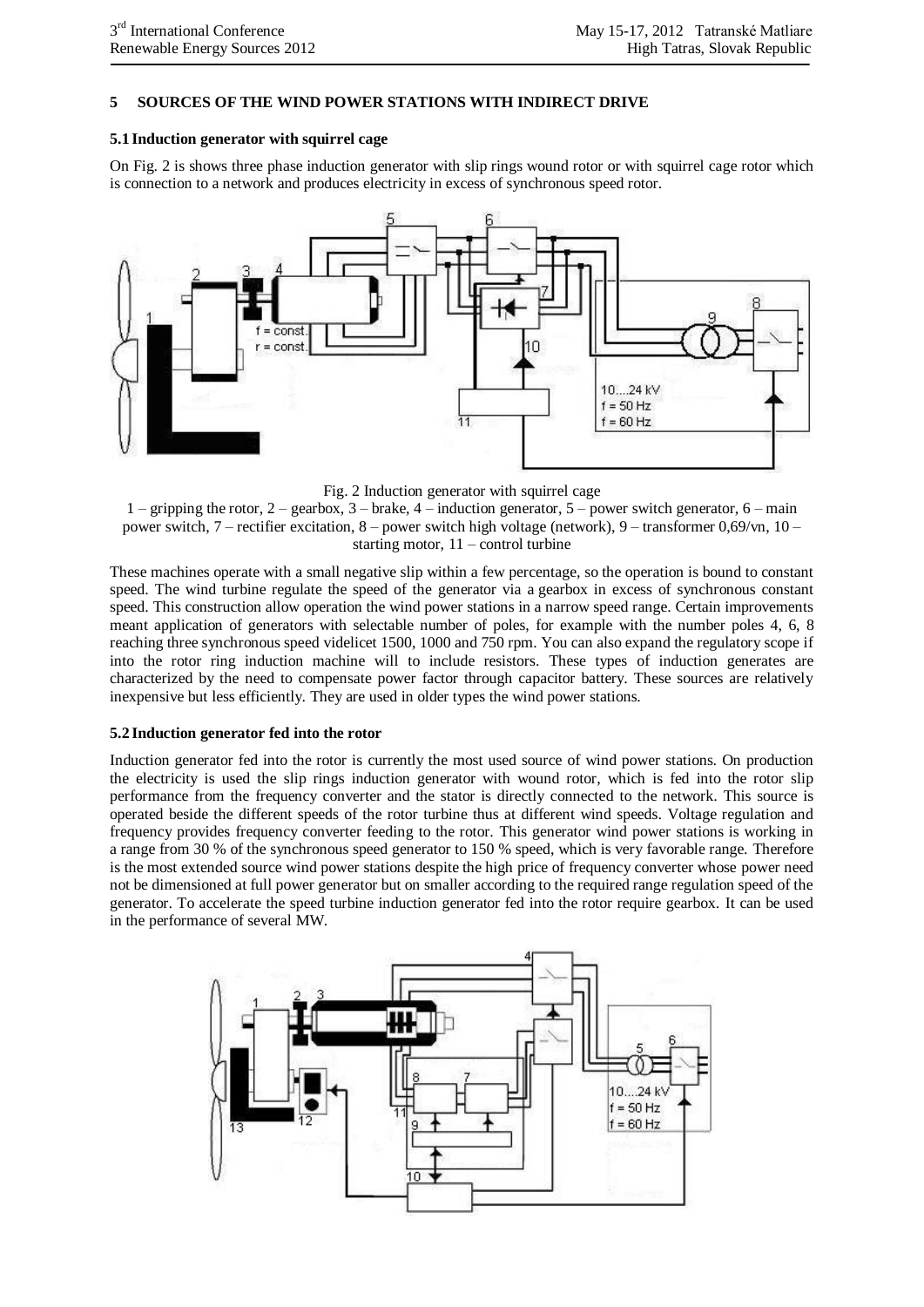Fig. 3 Induction generator fed into the rotor

1 – gearbox, 2 – brake, 3 – induction generator, 4 – main power switch, 5 – transformer 0,69/vn, 6 – power switch high voltage (network), 7 – rectifier, 8 – inverter, 9 – control inverter, 10 – control turbine, 11 – frequency converter, 12 – swivelling leaves, 13 – gripping the rotor

#### **5.3Commutator motor fed into the stator**

Three phase commutator motor fed into the stator is a classical source of electricity, which is suitable for smaller the wind power stations.





1 – gearbox, 2 – brake, 3 – commutator motor, 4 – main power switch, 5 – transformer 0,69/vn, 6 – power switch high voltage (network), 7 – control turbine, 8 – variable transformer, 9 – gripping the rotor

Commutator machine have similar generators area of operation as the induction machine. To its operation needs gearbox. Power control can be done by regulating the output voltage regulating transformers (may be located on the base plate mast) which to feed rotor induction machine by means of servomotor. Also are need of capacitor batteries for power factor compensation because the commutator source to provide active power to the network and simultaneously drawn from the network the reactive power. Commutator sources do not need electronics, are cheap and reliable operation is good. In the past were made to several 100 kW (200 – 400 kW), at the present can work in some older types of small wind power stations [2].

#### **6 MAGNETIC FIELDS SYNCHRONOUS GENERATOR**

Magnetic fields are solved using the program *Finite Element Method Magnetics (FEMM)* in synchronous generator with salient poles and permanent magnets. FEMM is a set programs on solve static and low frequency magnetic fields. These programs usually solve problems in two dimensional and axial symmetrical environment. FEMM is divided into three main parts namely:

- a) *Preprocessor* (geometric construction; the definition of material properties and boundary conditions Dirichlet, Neumann and Robin boundary condition),
- b) *Solver* (calculation equations to obtain values of the magnetic field),
- c) *Postprocessor* (graphic section that shows the resulting magnetic fields) [3].

Synchronous generator is drawn in the Preprocessor program FEMM so that were see the slots stator, armature poles with permanent magnets and air gap between stator slots and permanent magnets. In the Preprocessor is to the top and bottom of the cut synchronous generator specified Dirichlet boundary condition, which says that the magnetic field lines do not pass boundary solutions. After running section Solver is of the cut synchronous generator divided into many triangles (the triangulation), which is very important when solution with finite element method. Then make calculations based on the finite element method. After calculations graphic section Postprocessor shows the distribution of the magnetic field.

Input and calculated the basic parameters synchronous generator with salient poles and permanent magnets which are the basis for solving the magnetic fields are as follows:

- $D = 4$  m average generator
- $m = 3$  number of phases
- $q = 1$  number of slots per pole and phase
- $2p = 150$  number of poles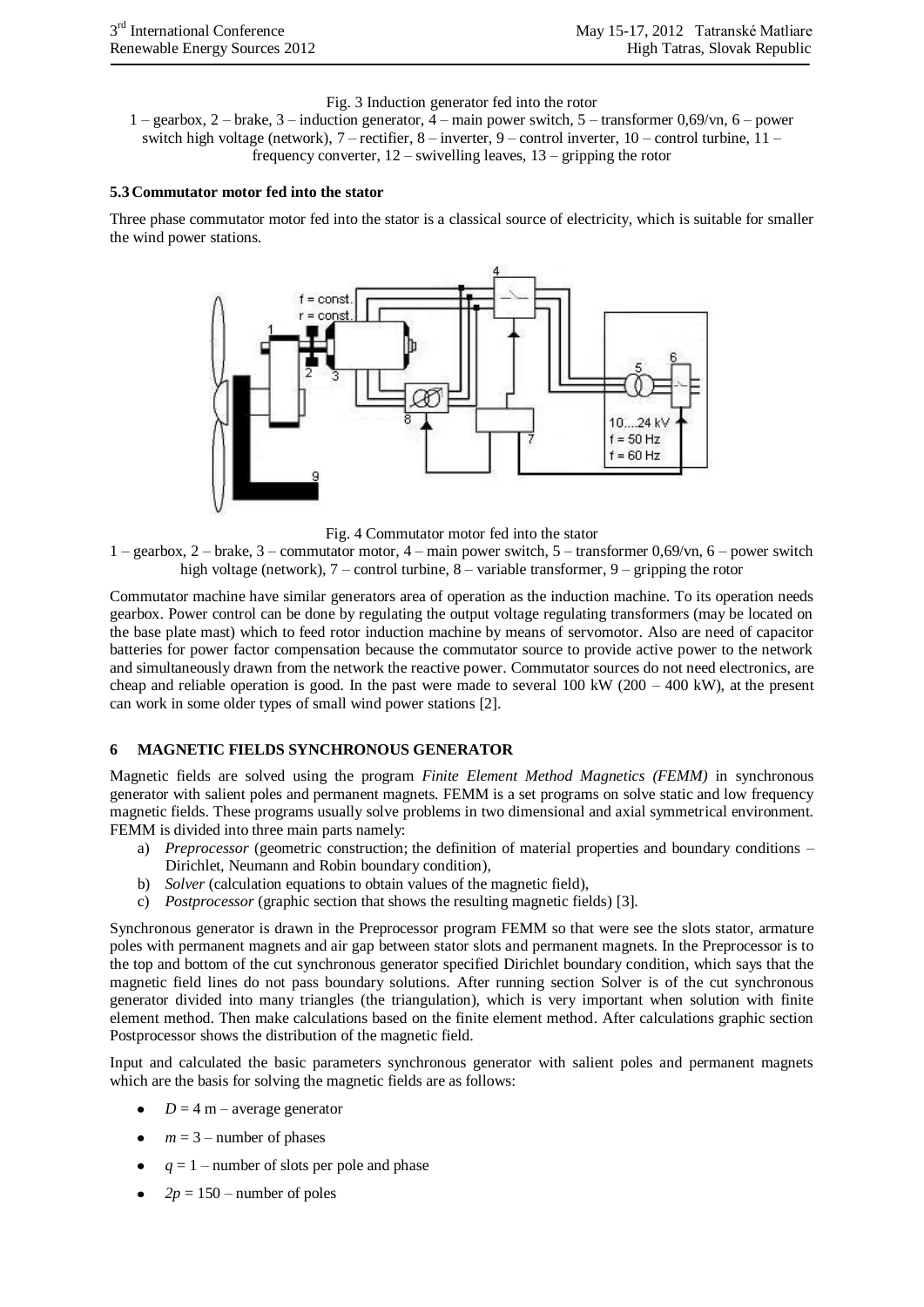$\delta$  = 3 mm – air gap between stator slots and permanent magnets  $\bullet$ 

The total number of stator slots is given by:

$$
Q = N_d = 2p.m.q = 150.3.1 = 450
$$
\n<sup>(5)</sup>

Then for the poles distance stator slots is valid:

$$
\tau_p = \frac{\pi.D}{2p} = \frac{\pi.4}{150} = 0,083 \text{ m} \tag{6}
$$

Pole width is determined by the equation:

$$
b_p = 0.73 \, \text{Jm} = 0.73 \, \text{Jm} = 0.061 \, \text{m} \tag{7}
$$

Ratio of equations (6) and (7) we get the equation for pole coverage:

$$
\alpha_p = \frac{b_p}{\tau_p} = \frac{61,15}{83,77} = 0,73\tag{8}
$$

#### **6.1 Synchronous generator with salient poles and permanent magnets in no-load condition**

In the program FEMM is a no-load condition characterized by a zero current that passes through stator slots which means that of the cooper windings in the stator slots is replaced by air. On the poles armature are located permanent magnets NdFeB (Fig. 5).



Fig. 5 Triangulation region for no-load condition 1, 3, 4 – air, 2 – iron, 5 – permanent magnets NdFeB 32 MGOe



Fig. 6 The magnetic field map in no-load condition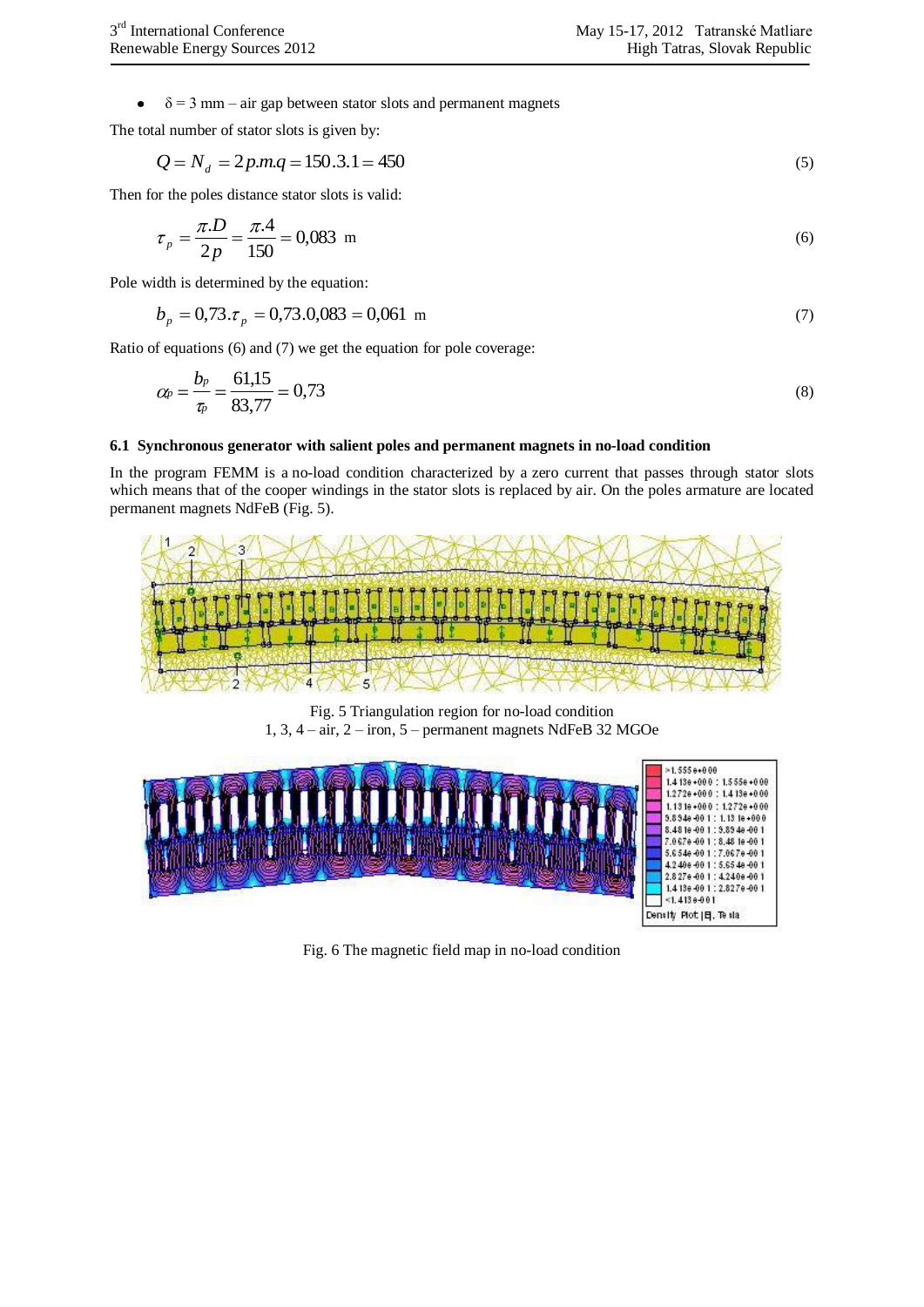

Fig. 7 The normal component of magnetic flux density in no-load condition

### **6.2 Synchronous generator with salient poles and permanent magnets in loaded condition**

On loaded condition each third slot stator passes a zero current which means that of the cooper windings in the stator slots is replaced by air. Between these slots are two slots which are loaded current with a current density + 5 A/mm<sup>2</sup>. Between other slots which passes a zero current are two slots with a current density - 5 A/mm<sup>2</sup>. On the poles armature are located permanent magnets NdFeB (Fig. 8).



Fig. 8 Triangulation region for loaded condition 1, 4, 6 – air, 2 – iron, 3 – cooper, 5 – permanent magnets NdFeB 32 MGOe



Fig. 9 The magnetic field map in loaded condition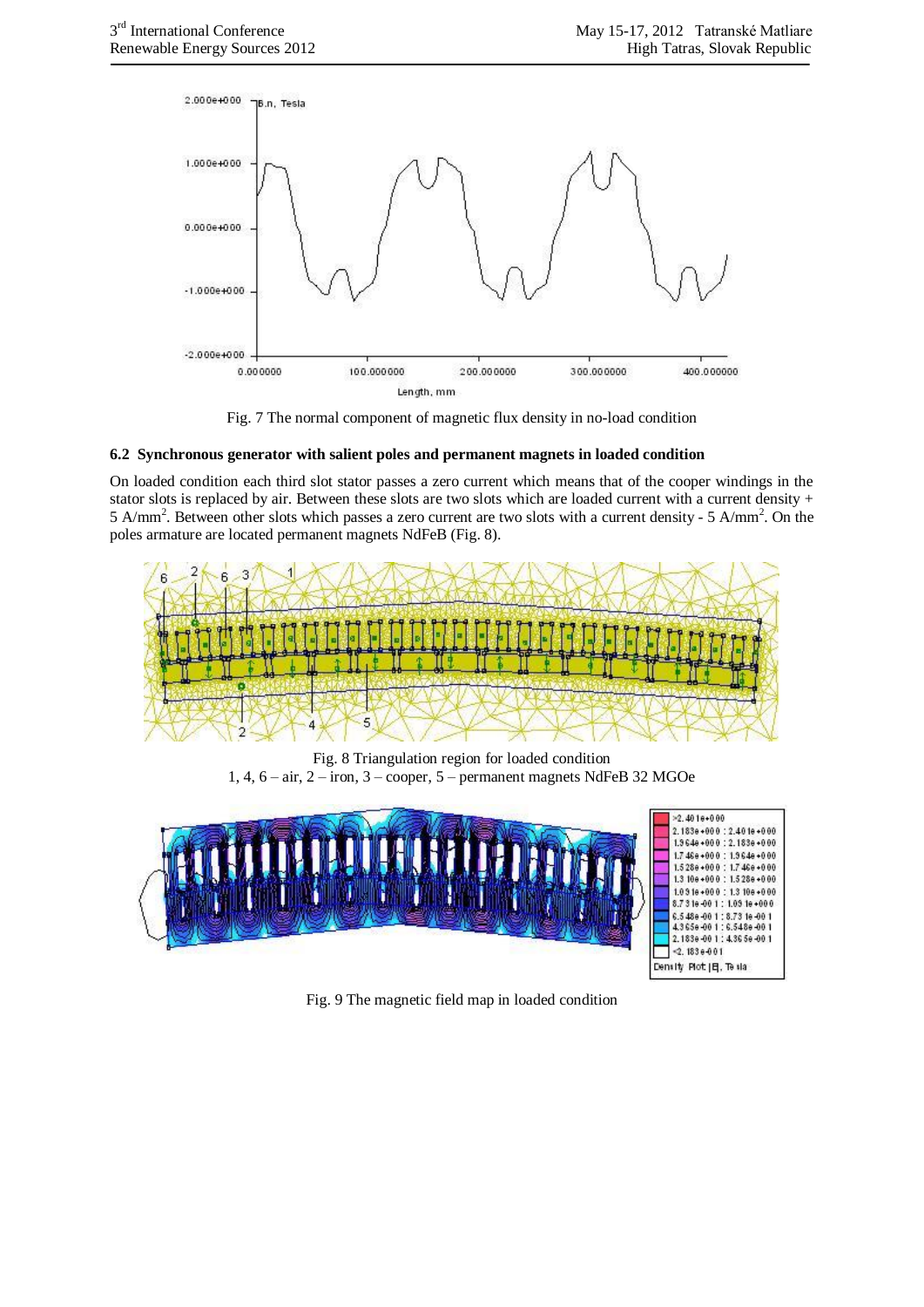

Fig. 10 The normal component of magnetic flux density in loaded condition

### **6.3 Armature reaction synchronous generator with salient poles and permanent magnets**

The only difference in the armature reaction compared with loaded condition in program FEM is that permanent magnets are replaced by air (Fig. 11).



Fig. 11 Triangulation region for armature reaction 1, 3, 4,  $5 - air$ ,  $2 - iron$ ,  $6 - cooper$ 



Fig. 12 The magnetic field map for armature reaction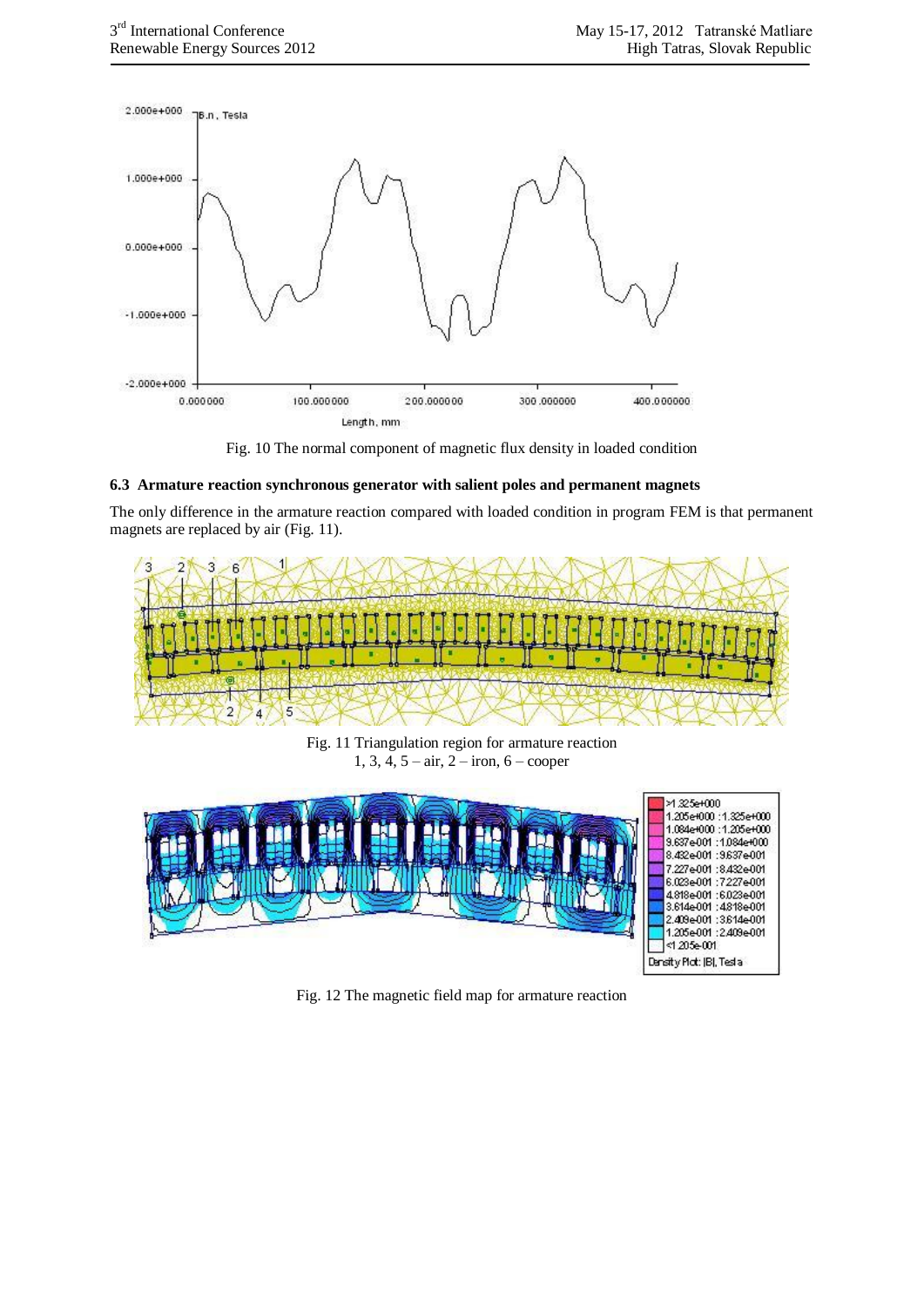

Fig. 13 The normal component of magnetic flux density for armature reaction

### **7 ASSESSMENT OF REVERSING THE EFFECTS OF THE WIND POWER STATIONS IN THEIR CONNECTION TO THE DISTRIBUTION NETWORK**

For the assessment of reversing the effects (change voltage, flicker, harmonic currents, influencing signal mass remote control) connecting of the wind power stations to the distribution network can be used:

- *calculation method*,
- *simulation method*.

*The calculation method* involves a mathematical model of the network with characteristic input quantities such as cable length, cable cross section, resistivity, reactance, short-circuit power network, apparent power, loss of short and short voltage transformers. Output variables are the maximum possible connected outputs performances, changes voltage, flicker, changes the phase angle of impedance network and harmonics currents. The calculation method is based on the condition of neutral power factor attached source which saying that *cos* φ  $= 1$ . The disadvantage this method is that it can be solved only simple connected network with limited number resources.

Algorithm s*imulation method* is based on the calculation method and therefore also works with condition the neutral power factor attached source ( $\cos \varphi = 1$ ). However this method allows to solve various operating states networks (simulation with power switches, possibility backup power) as well as the deployment more sources with the possibility giving a new parameters into these sources. Therefore it is more convenient, faster and provides greater variability compared with a calculation method to achieve the desired (optimal) installed power of the wind power stations which have be connected into the distributions systems.

The result of calculation method and simulation method for the assessment feedback influences (change voltage, flicker, harmonics currents, influencing the mass remote control devices) for of connecting wind power stations to the distribution network according to [4] is that:

- voltage in the network low voltage slightly exceeds the tolerance what can be eliminate a more range of values of power factors,
- voltage in the network high voltage according to the calculation method does not exceed the allowed values but according to simulation method slightly exceeds values what can be eliminate by increasing conductors cross section in the critical section a power lines high voltage,
- flicker may in the network low voltage slightly exceeds the tolerance but in the network high voltage is in the tolerance,
- excessive production of harmonic currents in the wind power stations connected to the network low voltage can not be evaluated but the results of calculations and simulations in the network high voltage can be found in [5],
- signal the mass remote control in the network low voltage and in the network high voltage is not  $\bullet$ influenced.

Further comparison of the above methods and results which are divided according to the voltage levels in examined connection the distribution system are given in [4].